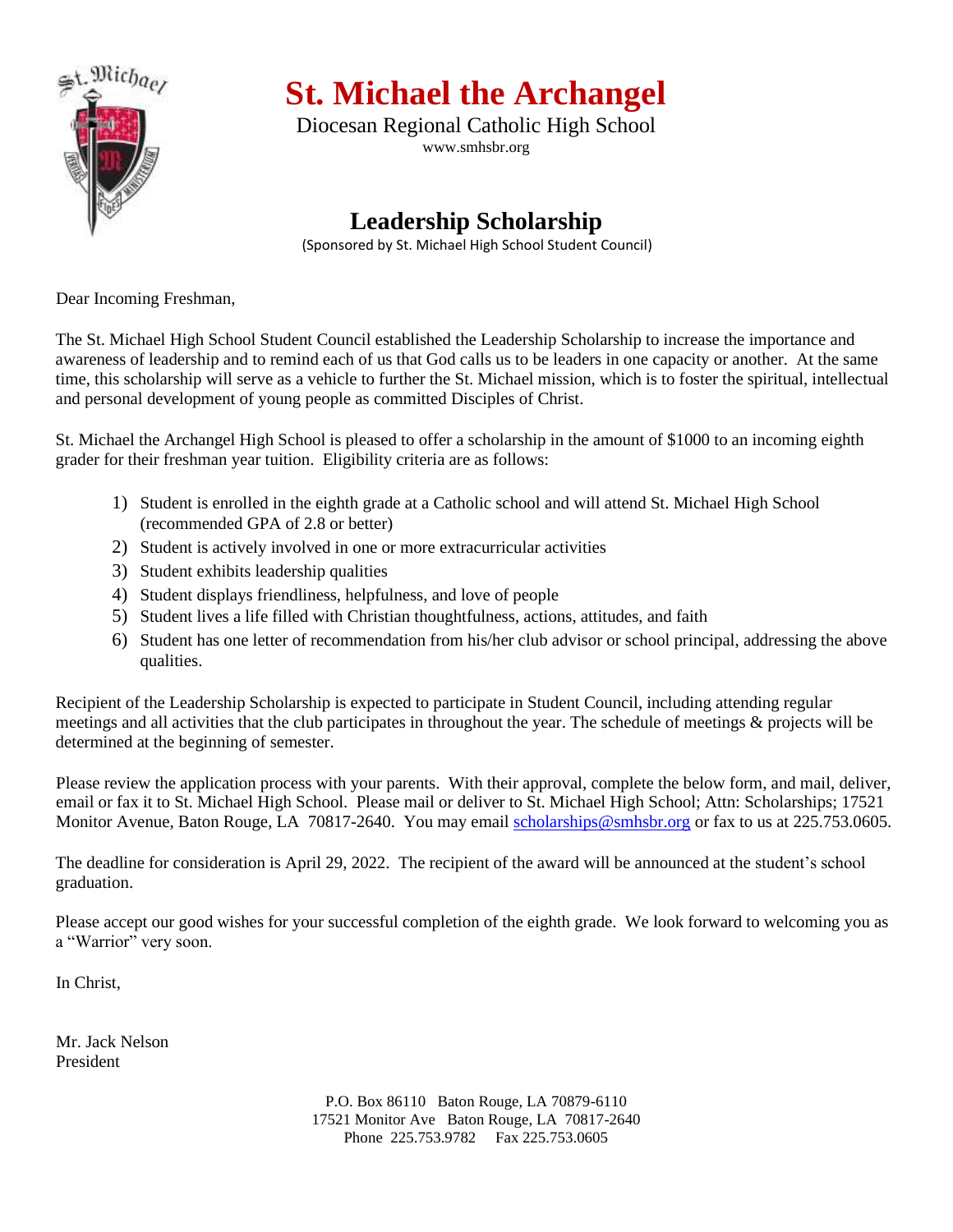

#### **Biographical Information:**

| <b>Student's First Name:</b>                | the control of the control of the control of | <b>Last Name:</b>                                                 |  |
|---------------------------------------------|----------------------------------------------|-------------------------------------------------------------------|--|
| <b>Address:</b>                             |                                              |                                                                   |  |
| City:                                       | State:                                       | $\mathbf{Zip:}_{\_}$<br>the company of the company of the company |  |
| GPA:                                        |                                              |                                                                   |  |
| <b>Name of School You Currently Attend:</b> |                                              |                                                                   |  |

#### **Directions:**

### *This information should be completed by the applicant (student).*

Considering the criteria listed on the attached sheet, answer the following questions on a separate piece of paper. Please type your answers.

Please review the application process with your parents. With their approval, complete the below form, and mail, deliver, email or fax it to St. Michael High School. Please mail or deliver to St. Michael High School; Attn: Scholarships; 17521 Monitor Avenue, Baton Rouge, LA 70817-2640. You may email [scholarships@smhsbr.org](mailto:scholarships@smhsbr.org) or fax to us at 225.753.0605.

- 1. **List any & all extracurricular activities that you are involved in (at school and outside of school) and any other leadership positions that you have held.**
- 2. **Explain what type of activities you hope to participate in during high school (sports, clubs, music, etc.).**
- 3. **From your perspective, describe ways you have used your leadership abilities both in school and outside of school.**